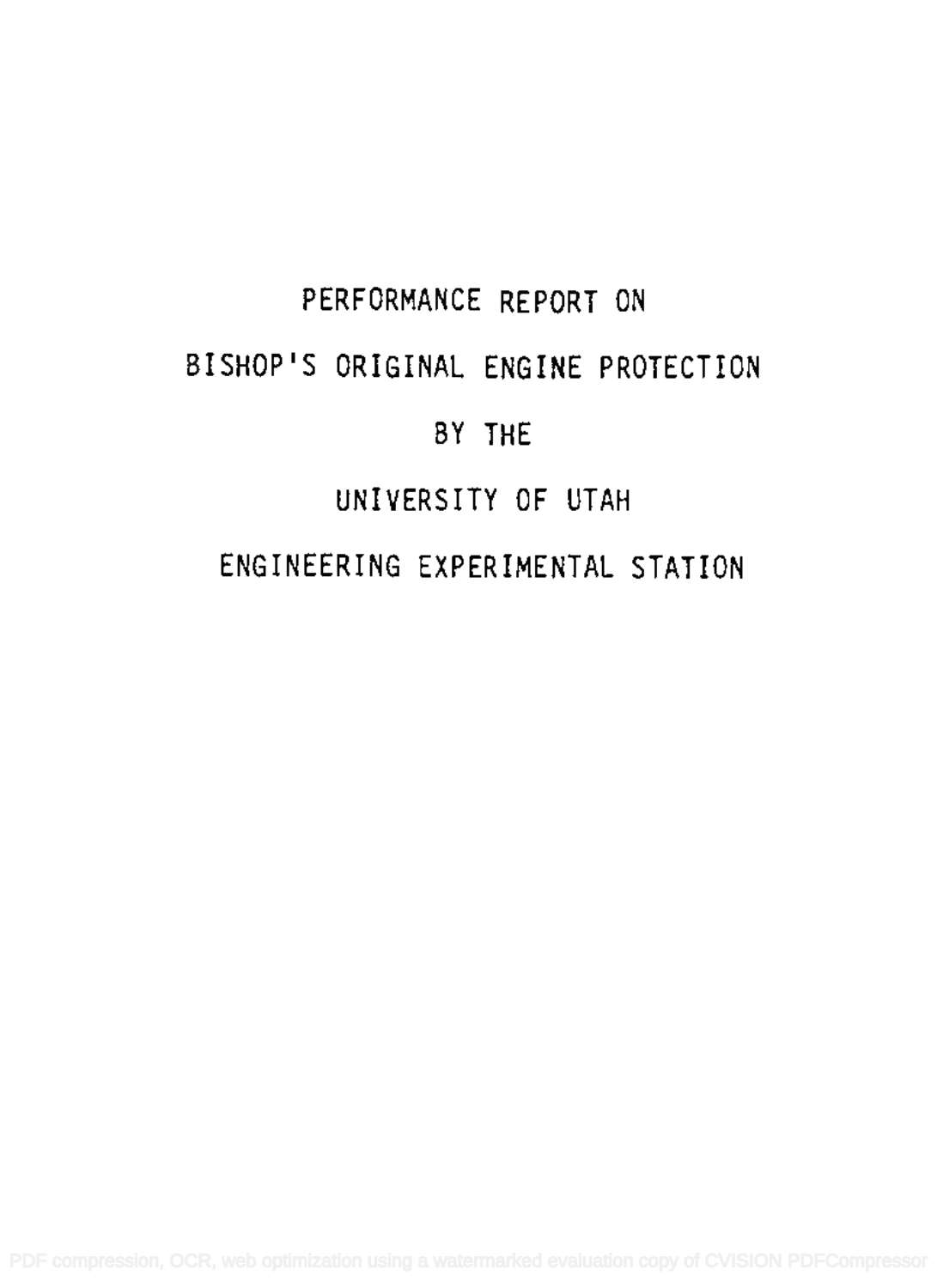The test were performed using PfL Formula 101, Anti Wear Engine Protection only.

The University of Utah Engineering Experimental Station conducted the test especially for:

1) Internal engine friction

- 2) Fuel consumption
- 3) Horsepower
- 4) Engine wear and oil galley clogging
- 5) Exhaust emissions

These parameters have been measured both before and after the addition of the engine treatment to the test engine.

The test were conducted in three phases. The first phase included 10<br>hours of testing to determine the normal or baseline operating characteristics of the engine. Phase 2 consisted of running the engine foe 50 hours, or the approximate equivalence of 2500 miles, with the engine treatment added to the<br>crankcase. Finally, Phase 3, an additional 50 hours were put on the engine with fresh oil minus the treatment to determine if indeed the wear surfaces had become plated, how quickly and beneficial effects would disappear. The test comparisons were made with <sup>a</sup> standard high grade motor oil, and no conclusions or comparisons with synthetic oils have been made.

The manufacturer claims that the engine treatment will reduce friction, wear<br>engine operating temperature, and oil consumption, while increasing lubrication,<br>horsepower and gas mileage. The engine treatment is a product wh to permanently bond to the bearing surfaces, reducing internal engine friction and thus giving rise to the above effects. The engine treatment is added to the crankcase of a normal auto engine during the oil change, replacing one quart of<br>oil. The manufacturer is currently alleging lifetime permanency.

#### Test Equipment:

The test were performed on <sup>a</sup> 6 cyl. Chevolet 259 cu.in. engine set up in the Mechanical Engineering Department at the University of Utah. Power output is<br>taken from the engine directly into a General Electric dynamometer which acts as a variable load and can also be reversed to back drive the motor. The system is instrumented to measure following:

| Engine RPM               | Engine operating time    |  |
|--------------------------|--------------------------|--|
| Oil pressure             | Oil temperature          |  |
| Block water temperature  | Manifold vacuum          |  |
| Volume of fuel consumed  | Dynamometer output load  |  |
| Dynamometer output power | Internal engine friction |  |

An oil filter adaptor, allowing the measurement of the pressure drop across the oil filter with a differential manometer, was conducted.

Exhaust emissions were measured on a Beckman Exhaust Analysis System.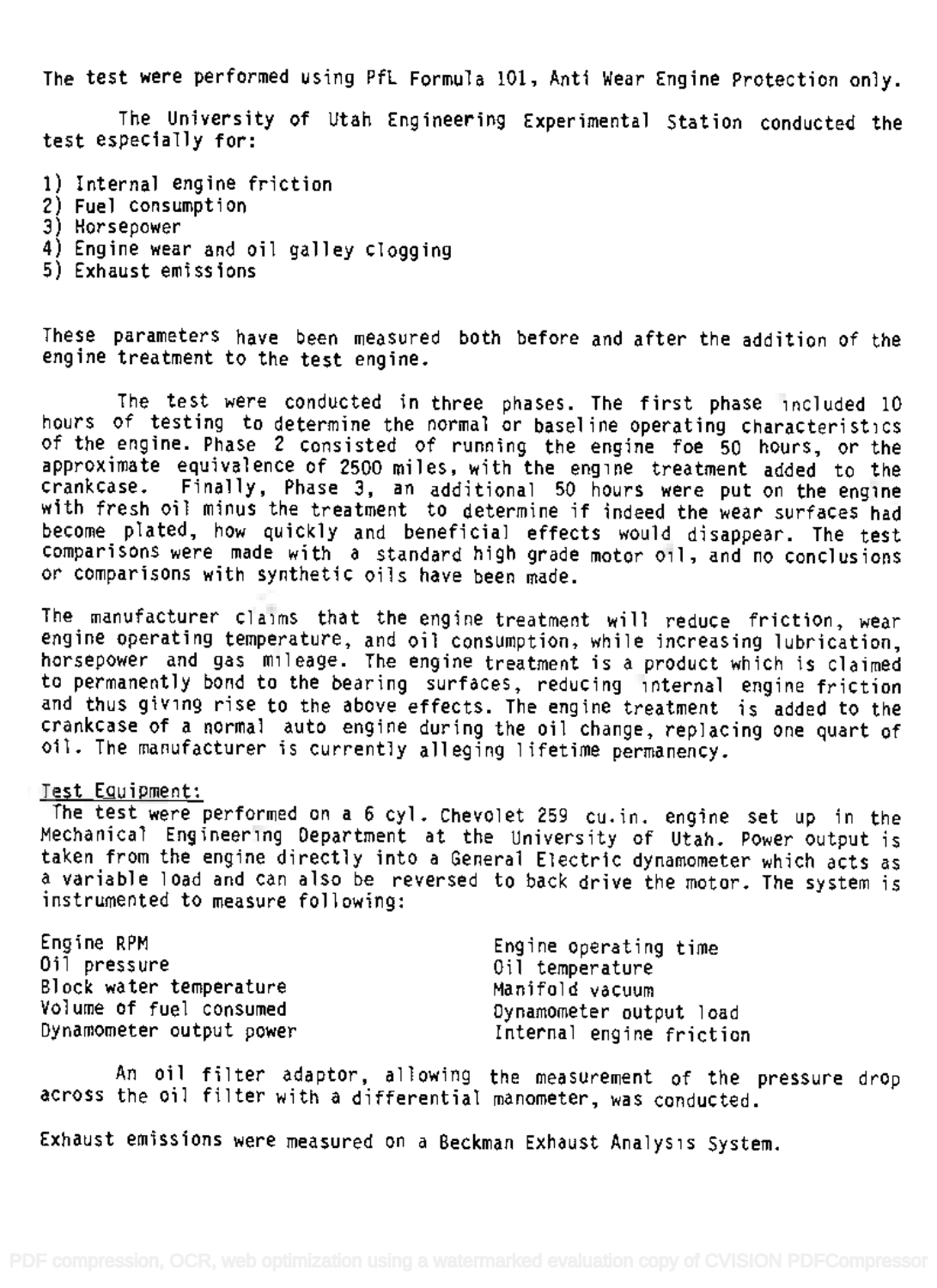#### Page 2

#### Test Procedure:

The engine was set up with a new filter (Fram PH30), Pennzoil SAE 10W-40W. The engine was run 10 hours at a moderate load. At the end of this run we got our base line data. The engine was then reassembled and the engine treatment was added per the manufacturer's instructions. The engine was then run 50 hours and data was obtained. The engine was drained and the oil was changed and ran an additional 50 hours to obtain final data sheets.

RESULTS:

| RPM | 750<br>1000<br>1250<br>1500              | <b>Baseline</b><br>$0$ Hrs.<br>5.42<br>7.80<br>10.54<br>14.05 | Engine Friction Losses TABLE I<br>Treatment Time<br>50 Hrs.<br>% Decr.<br>4.83<br>10.9%<br>7.14<br>8.4%<br>9.18<br>12.9%<br>11.17<br>20.4%<br>$Average$ Decrease = 13.1%         | Treatment Time<br>100 Hrs. % Decr.<br>5.07<br>6.5%<br>7.00<br>10.2%<br>8.74<br>17.1%<br>11.42<br>18.7%<br>Average Decrease =12.6%<br>$(011$ changed at 50 hrs.)            |
|-----|------------------------------------------|---------------------------------------------------------------|----------------------------------------------------------------------------------------------------------------------------------------------------------------------------------|----------------------------------------------------------------------------------------------------------------------------------------------------------------------------|
|     | RPM 1000<br>1500<br>2000<br>2500<br>3000 | 3.1<br>5.8<br>9.5<br>13.6<br>21.4                             | <u>Horsepower TABLE II</u><br>Treatment Time<br>50 Hrs.<br>$%$ Incr.<br>4.0<br>22.5%<br>7.7<br>24.6%<br>10.9<br>10.5%<br>14.1<br>3.5%<br>21.6<br>.9%<br>Average Increase = 12.4% | Treatment Time<br>100 Hrs. % Incr.<br>3.3<br>6.1%<br>7.2<br>19.4%<br>11.7<br>18.8%<br>16.0<br>26.1%<br>23.2<br>7.8%<br>Average Increase =15.6%<br>(Oil changed at 50 hrs.) |
|     | RPM 1000<br>1500<br>2000<br>2500<br>3000 | .32<br>.26<br>.20<br>.19<br>.17                               | SPECIFIC FUEL SAVINGS<br>Gal/HP/HR<br>% Decr.<br>.26<br>18.8%<br>.21<br>19.2%<br>.18<br>10.0%<br>.18<br>5.2%<br>. 16<br>5.8%<br>$Average = 11.8%$                                | Gal/HP/HR % Decr.<br>.25<br>21.9%<br>،20<br>23.0%<br>.17<br>15.0%<br>. 16<br>15.8%<br>. 15<br>11.8%<br>Average $=17.5%$                                                    |

 $\mathcal{L}(\mathcal{L})$  and  $\mathcal{L}(\mathcal{L})$  . The set of  $\mathcal{L}(\mathcal{L})$